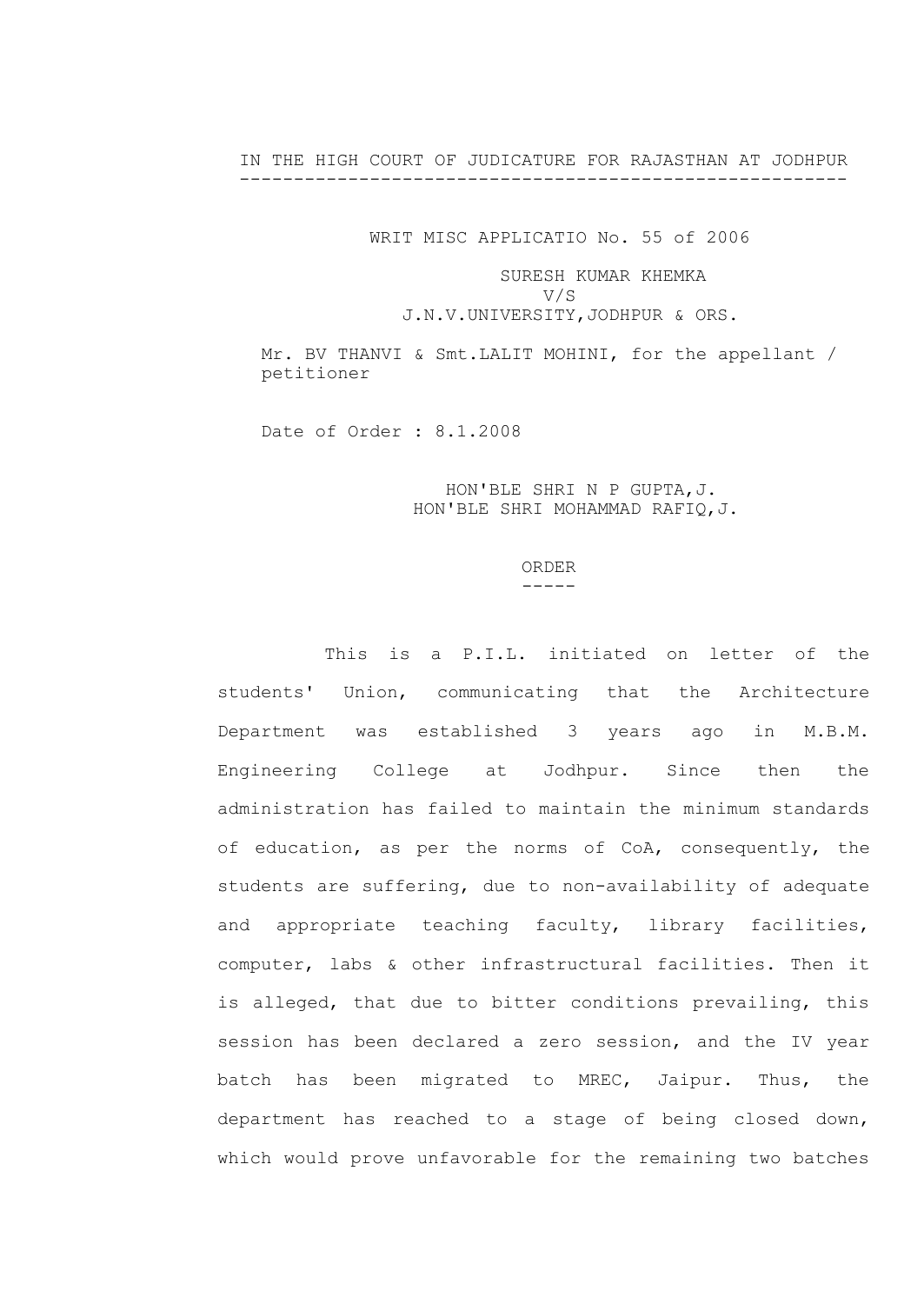of II year & III year, as well as for the other students, who want to choose Architecture, as their carrier. Thus, it was prayed that necessary and quick steps be taken regarding the issue. Thereupon, notices were issued, and vide order dated 19.7.2002, University was directed to include the Architectural Faculty of the University, for students, who have cleared RPET 2002, for preparation of counseling, which was to commence on  $23^{rd}$  July 2002. Then on 26.9.2002, it was pointed out to the Court, by the counsel appearing for Council of Architecture, that University should not be allowed to continue the classes in the Course of B. Arch, as the University has not been able to attain the required academic standard in this area, and therefore, the courses cannot be allowed to run. Thereupon, University was directed to continue its efforts, in the direction of improving the academic standard of B. Arch Courses. Inspection report was placed before this Court, which was considered, and it was expected, that the University should make endeavor to come up with the requisite standards, instead of contesting the power of the Council of Architecture to prescribe the standards. Then different orders were passed from time to time. However, on 21.5.2003 again, aspects in which the Architecture Department of University was found wanting, were pointed out to this Court, and this Court directed the University to complete the recruitment process for the department of Architecture by 15.8.2003, and 200 titles were also allowed to be added

2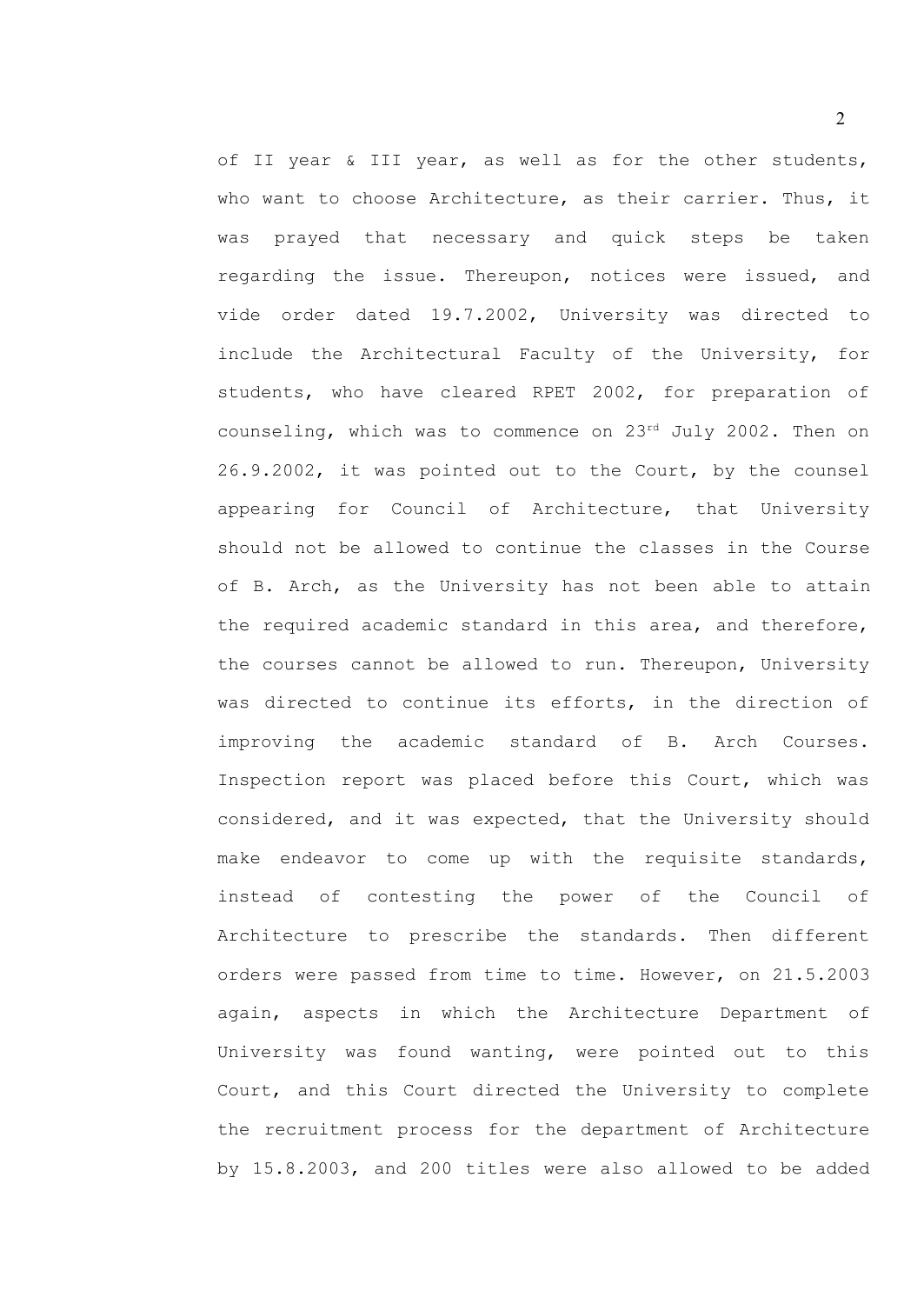in the library by 15.8.2003. Then requirement of building was noticed to have been made available. Then on 24.5.2004 it was noticed, that it has been reported by the counsel for the respondent, that the University has notified in newspaper that Architecture Department as a separate Faculty has been closed, and merged with the existing Faculty of Engineering i.e. M.B.M. Engineering College, and in such circumstances, the University was directed to furnish specific information about this statement, and also to furnish details, as to what steps have been taken in the interest of those students, who have been admitted by it in the Architecture Department, prior to this merger. Then on 8.7.2004, it was directed that all concerned, including the Government of Rajasthan, should see to it, that the Institution is not made defunct, rather it should be energised, so that it can impart quality education to the students. Then again, certain specific deficiencies of the working/inability of the University, for imparting education in conformity with the minimum standards of education were pointed out, and vide order dated 19.4.2005, the University was directed to satisfy this Court, if the deficiencies have been removed. Then again on 26.7.2005, the counsel for the University was directed to furnish information about the notices received from the Central Council of Engineers, pointing out the aspects, in which University was found lacking. Then on 13.9.2005, noticing the apprehension of closing down the Faculty of

3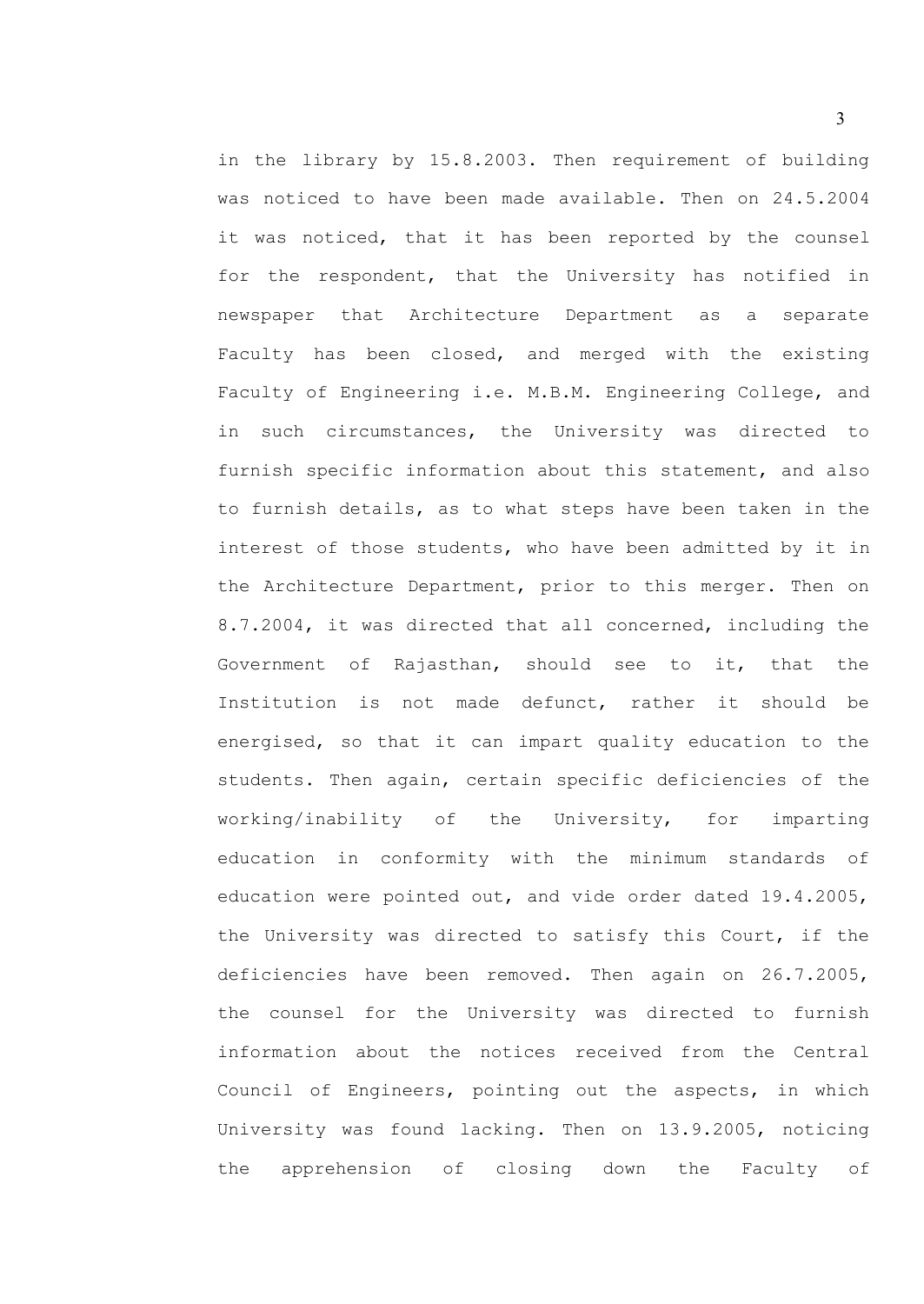Architecture, without prior permission of the Court, this Court directed, that the Faculty of Architecture should not be closed by University without any prior permission of the Court. Since then the matter is pending.

With this fact situation, now an interim application has been filed on 25.5.2006, praying for modifying the order dated 13.9.2005, and restraining the respondent No.1, University from making any admission to B. Arch Course, until it satisfies the conditions of minimum standards, prescribed by the Minimum Standards of Architectural Education Registration, 1983.

In this sequence, what we find is, that there has been one more litigation initiated by one Manoj Singh, by way of S.B. Civil Writ Petition No.6560/2005, and therein the prayer for interim stay was rejected by the learned Single Bench vide order dated 1.3.2007. That writ petition prayed for a direction to the Council of Architecture to decide the application dated 3.12.2004, and make registration of the petitioner therein, as an Architect, in accordance with the provisions of the Act of 1972. It was also prayed therein, that the petitioner may be declared entitled for the registration as an Architect under the Act of 1972. This order dated 1.3.2007, dismissing the stay petition was challenged by the petitioner therein, by filing D.B. S.A.W. No.292/2007, which has been decided by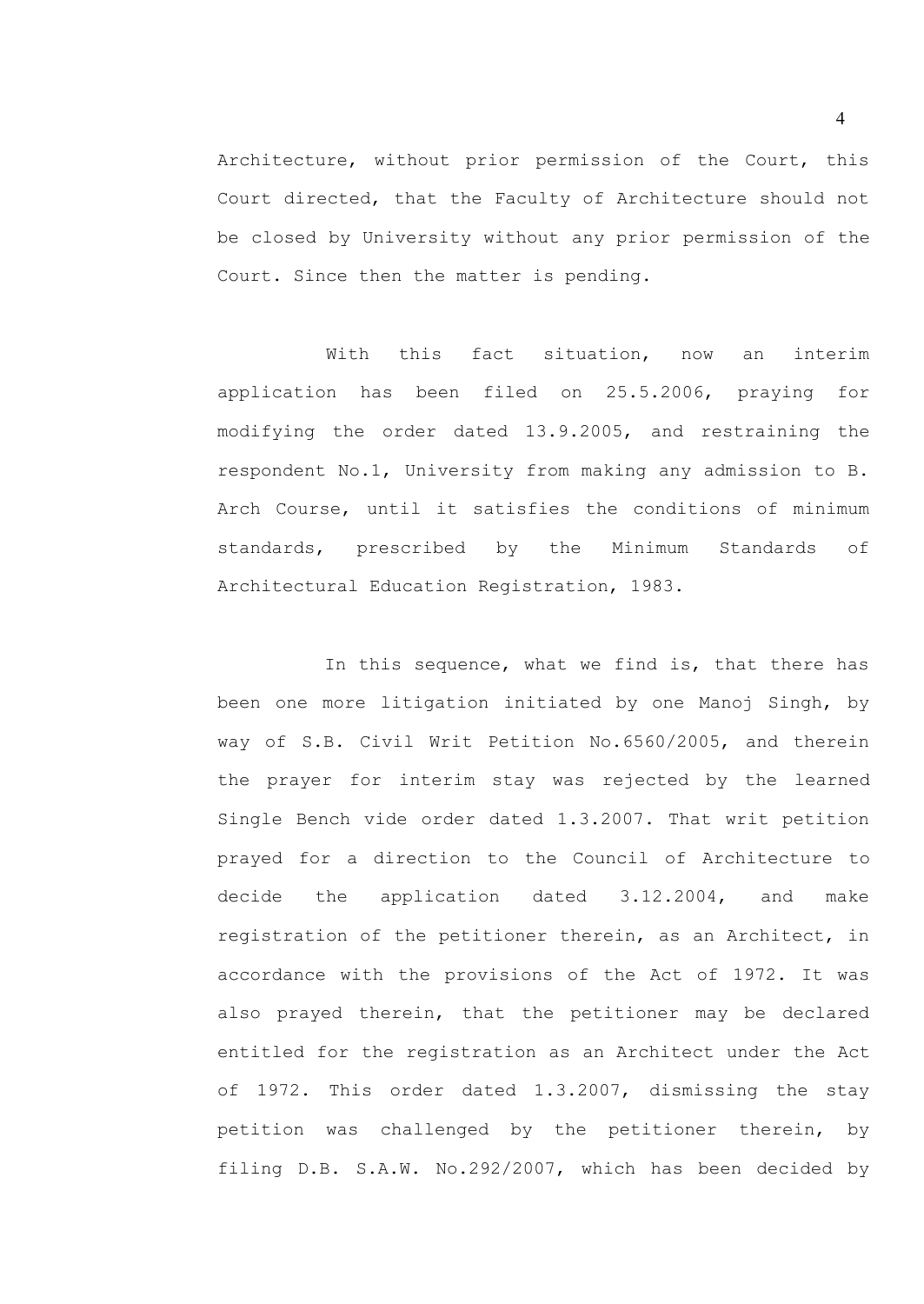the Division Bench, vide judgment dated 4.12.2007, and as appears from page 2 of that judgment, that considering the observations made by the Division Bench, in the order dated 30.8.2007, the Division Bench heard the counsel for the parties on the merits of writ petition itself, to decide the same, and then the writ petition was allowed, interalia holding, that University having been established under a statute, the degree granted by it does entitle the degree-holder to registration.

Various aspects about the actual actions taken by the Council of Architecture, and its powers etc., have been considered in the judgment in detail.

In our view, in view of the various observations made in the said judgment by the Division Bench, in the judgment dated 4.12.2007, and in view of the fact, that the letter addressed to this Court, on which notices have been issued in this petition, is as old as 10.1.2001, and since it is clear by now, that the University does not have requisite infrastructure, and it is informed by University, that the Faculty has been merged with the Engineering College, an incongruous situation has come about, by virtue of the order dated 19.3.2005, whereby the University has been directed not to close the University without prior permission of the Court.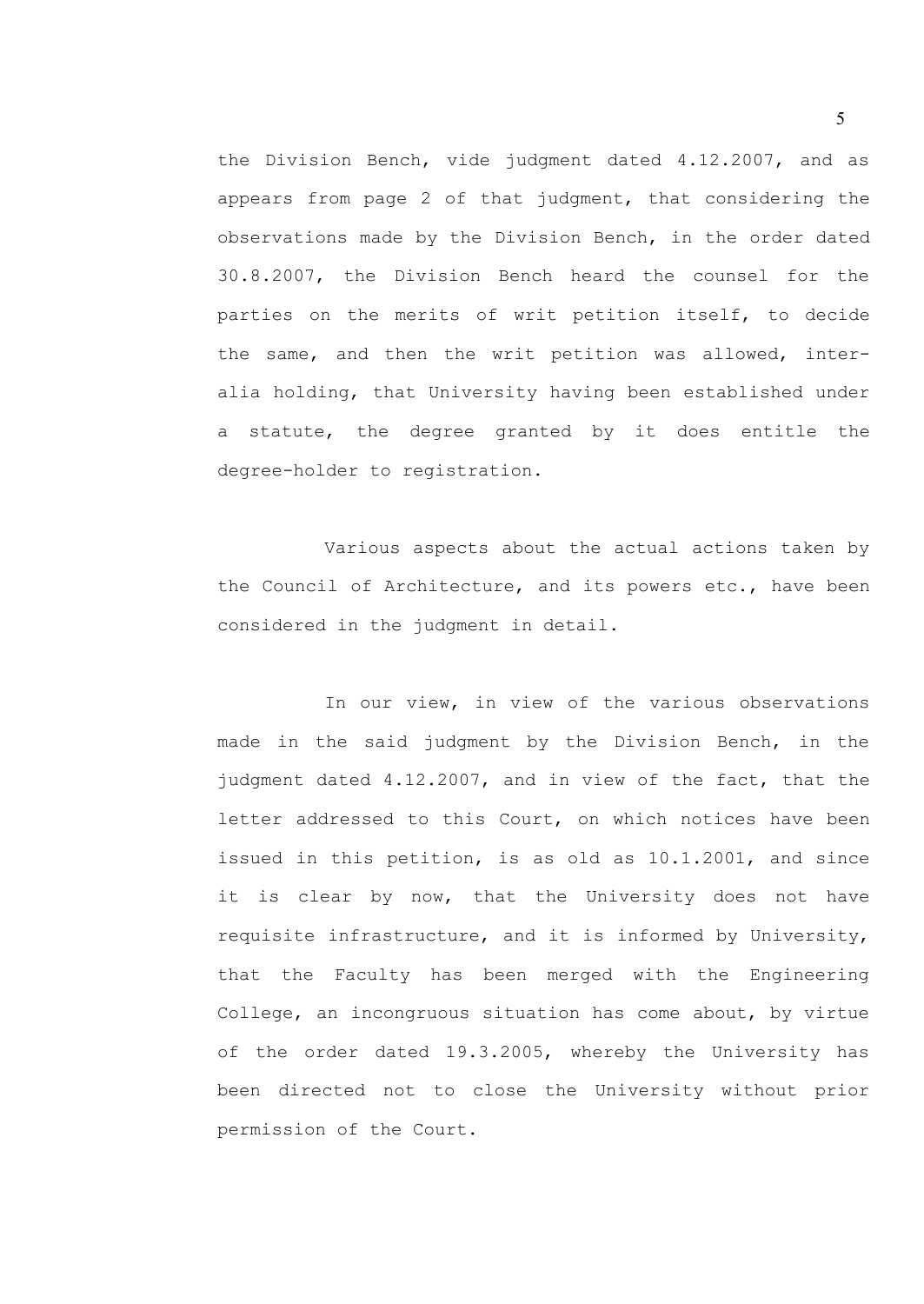In such circumstances, in our view, until and unless, the requisite infrastructure is provided by the University, as required by the Council, it cannot be allowed to run the Faculty, and continue to produce the sub-standard product. Even the last inspection report dated 4.4.2006, which is a report of inspection conducted by the Council through its Expert Committee, has pointedly reported, that since inception, Department of Architecture has been in set up of Engineering Departments, headed by a Professor of Civil Engineering, in absence of regular fulltime Faculty, and independent identity of department, no vision seems to be developed. Likewise, it has also been noticed, that planning and monitoring of the departmental curricular, and extra-curricular activities, have been the main concerns, and that little support has been extended by University in improving the infrastructure, and meeting the sound/stable academic base, to develop a long term policy, by recruiting the regular Faculty and Staff. Then various other aspects, point-wise, have also been considered in this report, and practically on all aspects, leaving apart insignificant once, the University has been found wanting. Significantly, consequent upon this inspection, the Registrar of the Council has also communicated to the University, to put the department under "No Admissions", for the conduct of 5 years full-time Bachelor of Architecture (B.Arch.) degree programme for the Academic Sessions 2006-07, in the larger interest of the students'

6